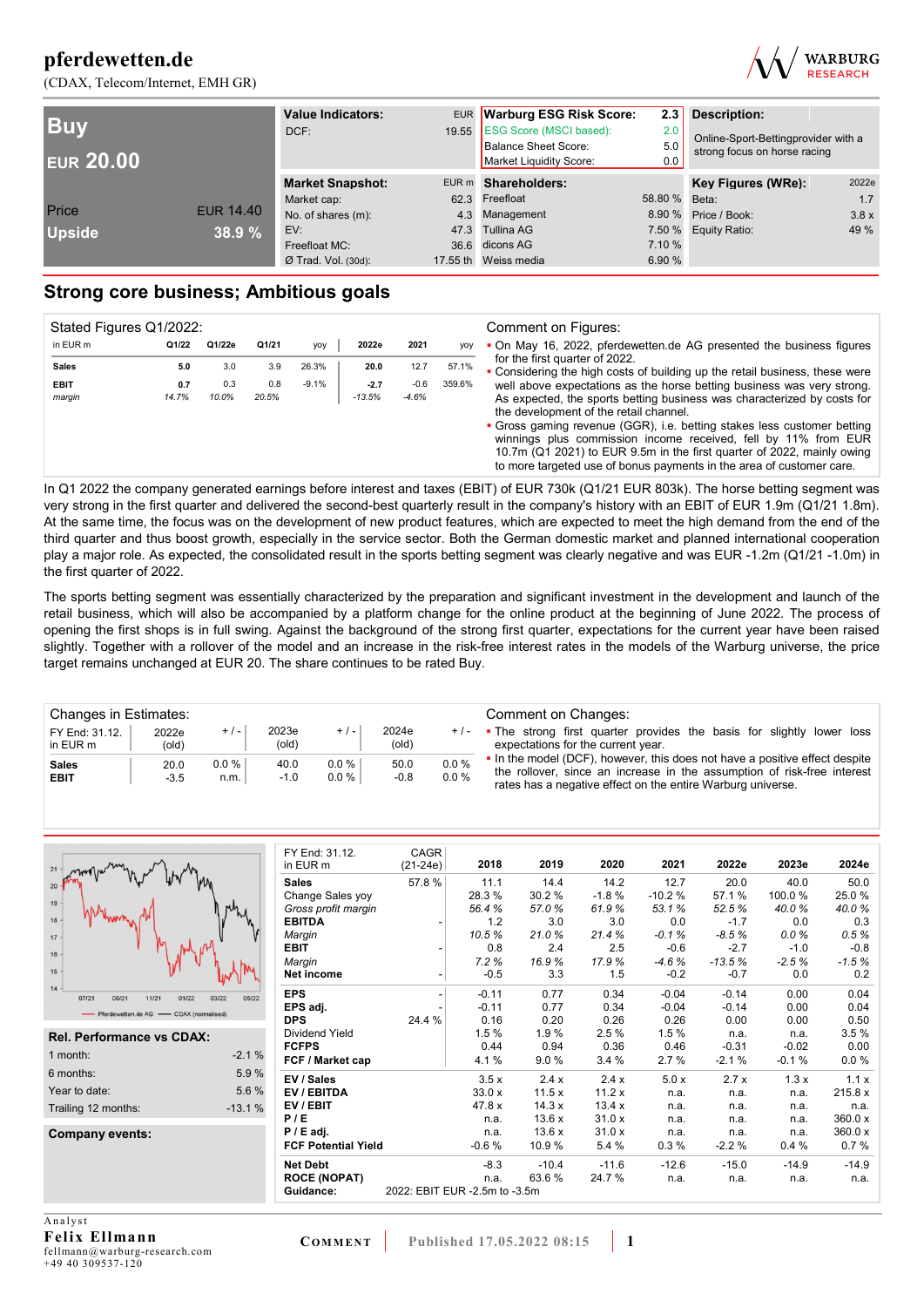



## **Company Background**

- Pferdewetten.de is a online betting provider with a strong focus on horse racing and is one of the top 2 providers in Germany.
- In May 2017 the Board announced the reentering of the sportsbetting market with Pferdewetten's two platforms sportwetten.de and sportwetten.com

## **Competitive Quality**

- Pferdewetten.de AG has a very good positioning in the niche market for horse betting and has valuable market know-how thanks to its own bookmaker software.
- **The company has an active and loyal customer base in the horse betting sector.**
- Based on this leading position, the company is entering the sports betting sector (online and stationary).

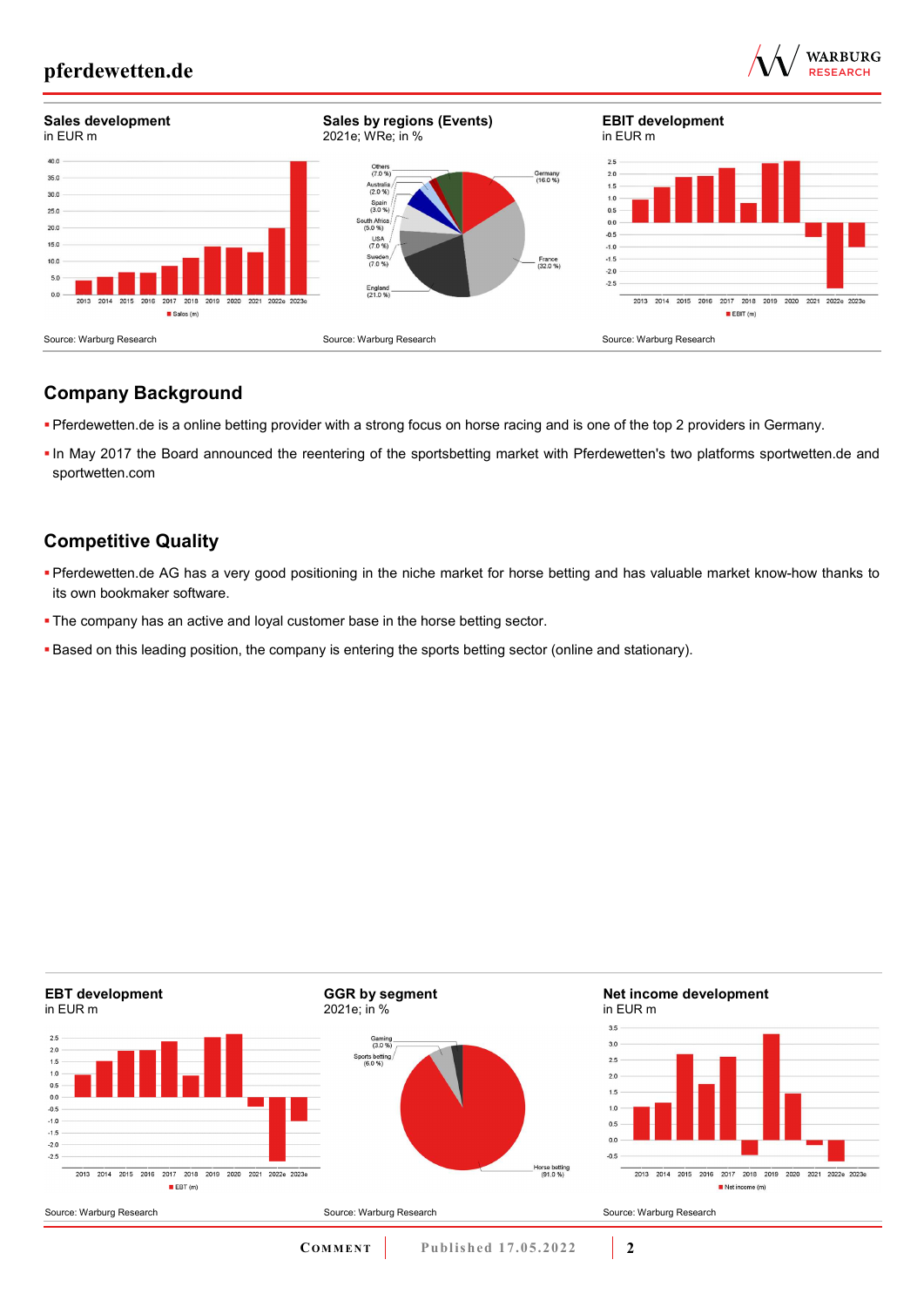

| DCF model                      |          |                          |                           |       |       |       |                     |                              |                            |       |              |                       |       |             |
|--------------------------------|----------|--------------------------|---------------------------|-------|-------|-------|---------------------|------------------------------|----------------------------|-------|--------------|-----------------------|-------|-------------|
|                                |          | Detailed forecast period |                           |       |       |       |                     |                              | <b>Transitional period</b> |       |              |                       |       | Term. Value |
| Figures in EUR m               | 2022e    | 2023e                    | 2024e                     | 2025e | 2026e | 2027e | 2028e               | 2029e                        | 2030e                      | 2031e | 2032e        | 2033e                 | 2034e |             |
| Sales                          | 20.0     | 40.0                     | 50.0                      | 62.5  | 75.0  | 81.8  | 88.3                | 95.4                         | 102.0                      | 108.1 | 113.6        | 118.1                 | 121.6 |             |
| Sales change                   | 57.1%    | 100.0%                   | 25.0%                     | 25.0% | 20.0% | 9.0%  | 8.0%                | 8.0%                         | 7.0%                       | 6.0%  | 5.0%         | 4.0%                  | 3.0%  | 2.0%        |
| <b>EBIT</b>                    | $-2.7$   | $-1.0$                   | $-0.8$                    | 3.1   | 7.5   | 12.3  | 13.2                | 14.3                         | 15.3                       | 16.2  | 17.0         | 17.7                  | 18.2  |             |
| EBIT-margin                    | $-13.5%$ | $-2.5%$                  | $-1.5%$                   | 5.0%  | 10.0% | 15.0% | 15.0%               | 15.0%                        | 15.0%                      | 15.0% | 15.0%        | 15.0%                 | 15.0% |             |
| Tax rate (EBT)                 | 20.0%    | 20.0%                    | 20.0%                     | 20.0% | 20.0% | 20.0% | 20.0%               | 20.0%                        | 20.0%                      | 20.0% | 20.0%        | 20.0%                 | 20.0% |             |
| <b>NOPAT</b>                   | $-2.2$   | $-0.8$                   | $-0.6$                    | 2.5   | 6.0   | 9.8   | 10.6                | 11.4                         | 12.2                       | 13.0  | 13.6         | 14.2                  | 14.6  |             |
| Depreciation                   | 1.0      | 1.0                      | 1.0                       | 1.6   | 1.9   | 2.0   | 2.2                 | 2.4                          | 2.6                        | 2.7   | 2.8          | 3.0                   | 3.0   |             |
| in % of Sales                  | 5.0%     | 2.5%                     | 2.0%                      | 2.5%  | 2.5%  | 2.5%  | 2.5%                | 2.5%                         | 2.5%                       | 2.5%  | 2.5%         | 2.5%                  | 2.5%  |             |
| Changes in provisions          | 0.0      | 0.0                      | 0.0                       | 0.0   | 0.0   | 0.0   | 0.0                 | 0.0                          | 0.0                        | 0.0   | 0.0          | 0.0                   | 0.0   |             |
| Change in Liquidity from       |          |                          |                           |       |       |       |                     |                              |                            |       |              |                       |       |             |
| - Working Capital              | $-0.5$   | $-0.3$                   | $-0.2$                    | 0.2   | 0.2   | 0.2   | 0.2                 | 0.1                          | 0.1                        | 0.1   | 0.1          | 0.1                   | 0.0   |             |
| - Capex                        | 0.8      | 0.6                      | 0.6                       | 1.6   | 1.9   | 2.0   | 2.2                 | 2.4                          | 2.6                        | 2.7   | 2.8          | 3.0                   | 3.0   |             |
| Capex in % of Sales            | 4.0%     | 1.5%                     | 1.2%                      | 2.5%  | 2.5%  | 2.5%  | 2.5%                | 2.5%                         | 2.5%                       | 2.5%  | 2.5%         | 2.5%                  | 2.5%  |             |
| - Other                        | 0.0      | 0.0                      | 0.0                       | 0.0   | 0.0   | 0.0   | 0.0                 | 0.0                          | 0.0                        | 0.0   | 0.0          | 0.0                   | 0.0   |             |
| Free Cash Flow (WACC<br>Model) | $-1.5$   | $-0.1$                   | 0.0                       | 2.3   | 5.8   | 9.6   | 10.4                | 11.3                         | 12.1                       | 12.9  | 13.6         | 14.1                  | 14.6  | 15          |
| PV of FCF                      | $-1.4$   | $-0.1$                   | 0.0                       | 1.6   | 3.6   | 5.3   | 5.2                 | 5.0                          | 4.8                        | 4.6   | 4.4          | 4.1                   | 3.8   | 41          |
| share of PVs                   |          | $-1.79%$                 |                           |       |       |       |                     | 51.60 %                      |                            |       |              |                       |       | 50.19 %     |
| Model parameter                |          |                          |                           |       |       |       | Valuation (m)       |                              |                            |       |              |                       |       |             |
| Derivation of WACC:            |          |                          | Derivation of Beta:       |       |       |       |                     | Present values 2034e         |                            |       | 41           |                       |       |             |
|                                |          |                          |                           |       |       |       |                     | <b>Terminal Value</b>        |                            |       | 41           |                       |       |             |
| Debt ratio                     | 0.00%    |                          | <b>Financial Strength</b> |       |       | 1.70  |                     | <b>Financial liabilities</b> |                            |       | $\mathbf{1}$ |                       |       |             |
| Cost of debt (after tax)       | 3.5%     |                          | Liquidity (share)         |       |       | 1.70  |                     | <b>Pension liabilities</b>   |                            |       | 0            |                       |       |             |
| Market return                  | 7.50 %   |                          | Cyclicality               |       |       | 1.70  | Hybrid capital      |                              |                            |       | $\mathbf 0$  |                       |       |             |
| Risk free rate                 | 2.00%    |                          | Transparency              |       |       | 1.70  |                     | Minority interest            |                            |       | 15           |                       |       |             |
|                                |          |                          | <b>Others</b>             |       |       | 1.70  |                     | Market val. of investments   |                            |       | $\mathbf 0$  |                       |       |             |
|                                |          |                          |                           |       |       |       | Liquidity           |                              |                            |       | 19           | No. of shares (m)     |       | 4.3         |
| <b>WACC</b>                    | 11.35 %  |                          | <b>Beta</b>               |       |       | 1.70  | <b>Equity Value</b> |                              |                            |       | 85           | Value per share (EUR) |       | 19.55       |
|                                |          |                          |                           |       |       |       |                     |                              |                            |       |              |                       |       |             |

### **Sensitivity Value per Share (EUR)**

|                      | <b>Terminal Growth</b> |        |       |       |       |                                      |       |                      | Delta EBIT-margin |       |       |                                                             |       |       |       |
|----------------------|------------------------|--------|-------|-------|-------|--------------------------------------|-------|----------------------|-------------------|-------|-------|-------------------------------------------------------------|-------|-------|-------|
| Beta WACC            | 1.25%                  | 1.50 % |       |       |       | $1.75\%$ 2.00 % 2.25 % 2.50 % 2.75 % |       | <b>Beta WACC</b>     | -1.5 pp           |       |       | $-1.0$ pp $-0.5$ pp $+0.0$ pp $+0.5$ pp $+1.0$ pp $+1.5$ pp |       |       |       |
| <b>1.88</b> 12.4 $%$ | 16.51                  | 16.67  | 16.85 | 17.03 | 17.22 | 17.42                                | 17.63 | <b>1.88</b> 12.4 $%$ | 14.97             | 15.65 | 16.34 | 17.03                                                       | 17.71 | 18.40 | 19.09 |
| $1.79$ 11.9 %        | 17.62                  | 17.81  | 18.01 | 18.22 | 18.44 | 18.68                                | 18.92 | 1.79 11.9 %          | 16.03             | 16.76 | 17.49 | 18.22                                                       | 18.95 | 19.68 | 20.40 |
| $1.75$ 11.6 %        | 18.21                  | 18.42  | 18.64 | 18.86 | 19.11 | 19.36                                | 19.63 | $1.75$ 11.6 %        | 16.61             | 17.36 | 18.11 | 18.86                                                       | 19.62 | 20.37 | 21.12 |
| 1.70 $11.4\%$        | 18.84                  | 19.06  | 19.30 | 19.55 | 19.81 | 20.08                                | 20.38 | $1.70$ 11.4 %        | 17.22             | 18.00 | 18.77 | 19.55                                                       | 20.32 | 21.10 | 21.87 |
| $1.65$ 11.1 %        | 19.51                  | 19.75  | 20.00 | 20.27 | 20.55 | 20.85                                | 21.17 | <b>1.65</b> 11.1 %   | 17.87             | 18.67 | 19.47 | 20.27                                                       | 21.07 | 21.87 | 22.67 |
| $1.61$ 10.9 %        | 20.21                  | 20.47  | 20.75 | 21.04 | 21.35 | 21.67                                | 22.02 | 1.61 10.9 %          | 18.56             | 19.39 | 20.21 | 21.04                                                       | 21.86 | 22.69 | 23.51 |
| 1.52 $10.4\%$        | 21.73                  | 22.04  | 22.37 | 22.72 | 23.09 | 23.48                                | 23.89 | 1.52 $10.4\%$        | 20.07             | 20.95 | 21.83 | 22.72                                                       | 23.60 | 24.48 | 25.37 |

We anticipate strong sales growth as a result of entering the sports betting market.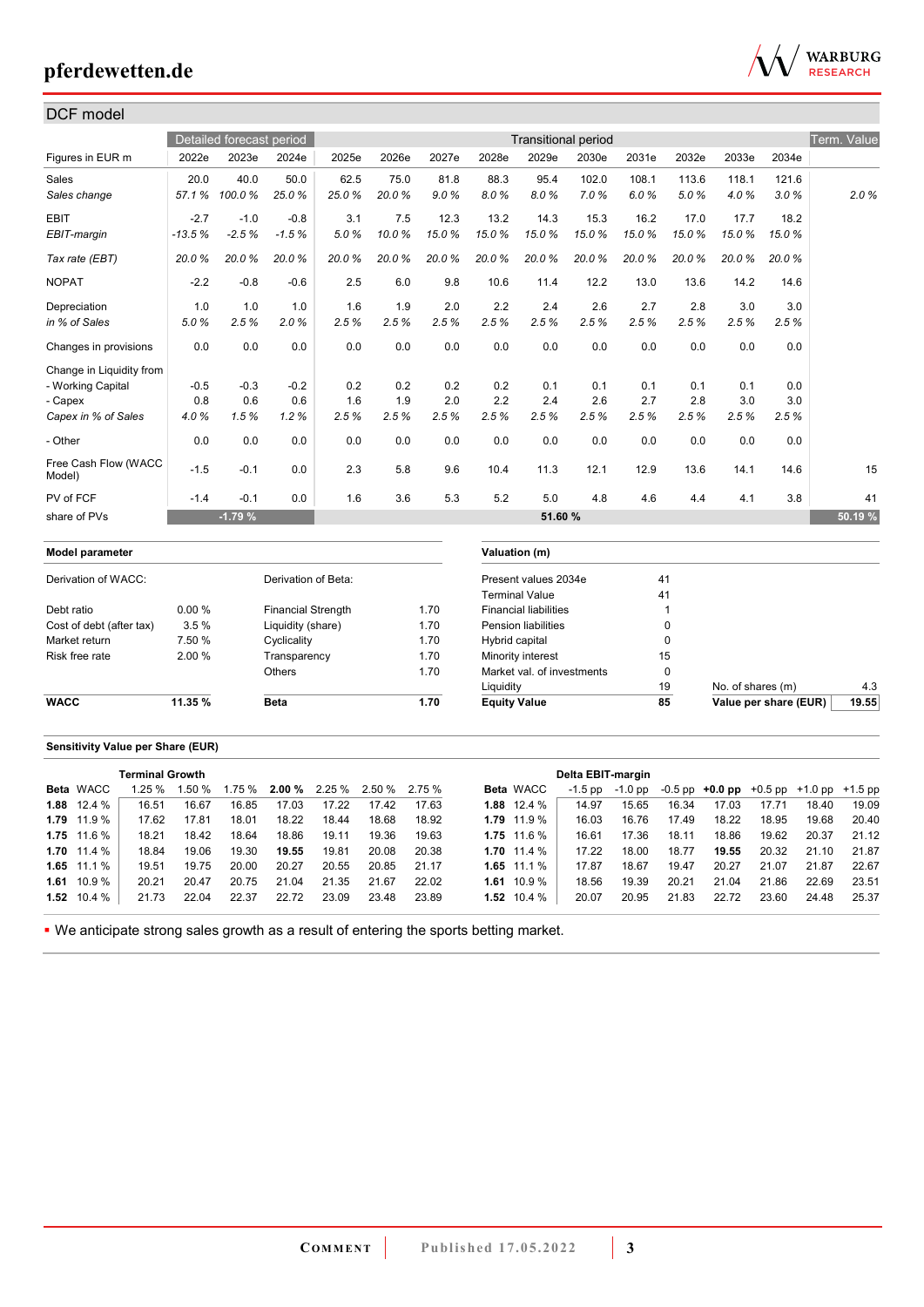

| Valuation                           |         |        |        |       |         |       |         |
|-------------------------------------|---------|--------|--------|-------|---------|-------|---------|
|                                     | 2018    | 2019   | 2020   | 2021  | 2022e   | 2023e | 2024e   |
| Price / Book                        | 3.6x    | 2.9x   | 2.6x   | 4.7x  | 3.8x    | 4.0x  | 4.1x    |
| Book value per share ex intangibles | 2.31    | 3.04   | 3.49   | 2.77  | 2.99    | 2.93  | 2.91    |
| EV / Sales                          | 3.5x    | 2.4x   | 2.4x   | 5.0x  | 2.7x    | 1.3x  | 1.1x    |
| EV / EBITDA                         | 33.0x   | 11.5x  | 11.2x  | n.a.  | n.a.    | n.a.  | 215.8 x |
| EV / EBIT                           | 47.8 x  | 14.3 x | 13.4 x | n.a.  | n.a.    | n.a.  | n.a.    |
| EV / EBIT adj.*                     | 47.8 x  | 14.3 x | 13.4 x | n.a.  | n.a.    | n.a.  | n.a.    |
| $P$ / FCF                           | 24.4 x  | 11.1 x | 29.6x  | 37.6x | n.a.    | n.a.  | n.a.    |
| P/E                                 | n.a.    | 13.6x  | 31.0x  | n.a.  | n.a.    | n.a.  | 360.0 x |
| $P / E$ adj.*                       | n.a.    | 13.6x  | 31.0x  | n.a.  | n.a.    | n.a.  | 360.0 x |
| Dividend Yield                      | 1.5%    | 1.9%   | 2.5%   | 1.5%  | n.a.    | n.a.  | 3.5%    |
| FCF Potential Yield (on market EV)  | $-0.6%$ | 10.9 % | 5.4 %  | 0.3%  | $-2.2%$ | 0.4%  | 0.7%    |
| *Adjustments made for: -            |         |        |        |       |         |       |         |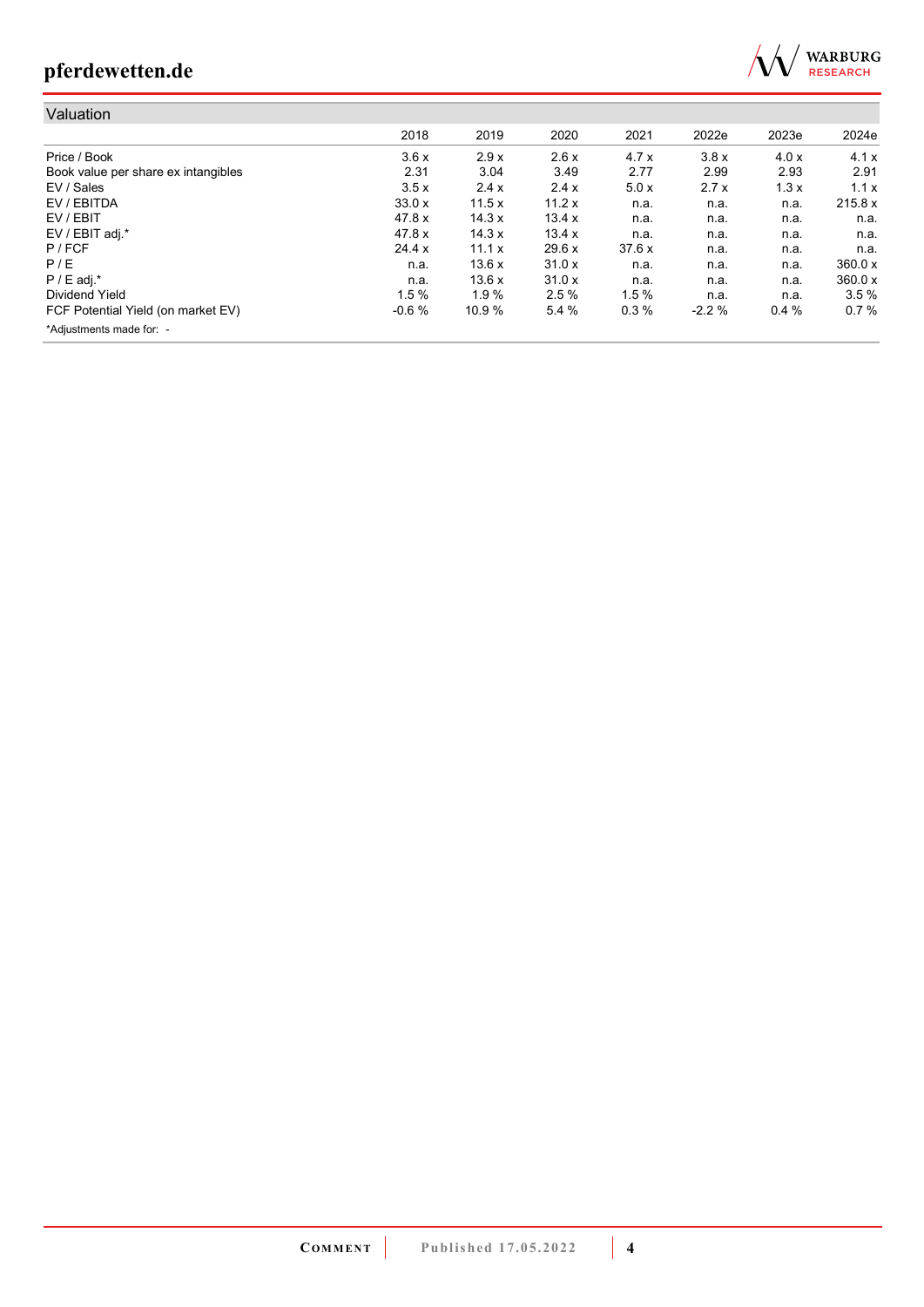

### **Consolidated profit & loss**

| In EUR <sub>m</sub>                              | 2018    | 2019   | 2020    | 2021     | 2022e    | 2023e   | 2024e   |
|--------------------------------------------------|---------|--------|---------|----------|----------|---------|---------|
| <b>Sales</b>                                     | 11.1    | 14.4   | 14.2    | 12.7     | 20.0     | 40.0    | 50.0    |
| Change Sales yoy                                 | 28.3 %  | 30.2 % | $-1.8%$ | $-10.2%$ | 57.1 %   | 100.0%  | 25.0%   |
| Increase / decrease in inventory                 | 0.0     | 0.0    | 0.0     | 0.0      | 0.0      | 0.0     | 0.0     |
| Own work capitalised                             | 0.0     | 0.0    | 0.0     | 1.8      | 0.5      | 0.0     | 0.0     |
| <b>Total Sales</b>                               | 11.1    | 14.4   | 14.2    | 14.6     | 20.5     | 40.0    | 50.0    |
| Material expenses                                | 4.8     | 6.2    | 5.4     | 7.8      | 10.0     | 24.0    | 30.0    |
| <b>Gross profit</b>                              | 6.2     | 8.2    | 8.8     | 6.8      | 10.5     | 16.0    | 20.0    |
| Gross profit margin                              | 56.4%   | 57.0%  | 61.9%   | 53.1%    | 52.5%    | 40.0%   | 40.0%   |
| Personnel expenses                               | 3.1     | 3.3    | 3.7     | 4.6      | 6.6      | 7.6     | 9.5     |
| Other operating income                           | 0.3     | 0.4    | 0.5     | 0.9      | 1.0      | 1.2     | 1.5     |
| Other operating expenses                         | 2.3     | 2.4    | 2.6     | 3.0      | 6.6      | 9.6     | 11.8    |
| Unfrequent items                                 | 0.0     | 0.0    | 0.0     | 0.0      | 0.0      | 0.0     | 0.0     |
| <b>EBITDA</b>                                    | 1.2     | 3.0    | 3.0     | 0.0      | $-1.7$   | 0.0     | 0.3     |
| Margin                                           | 10.5%   | 21.0%  | 21.4%   | $-0.1%$  | $-8.5%$  | 0.0%    | 0.5%    |
| Depreciation of fixed assets                     | 0.0     | 0.0    | 0.0     | 0.0      | 0.0      | 0.0     | 0.0     |
| <b>EBITA</b>                                     | $1.2$   | 3.0    | 3.0     | 0.0      | $-1.7$   | 0.0     | 0.3     |
| Amortisation of intangible assets                | 0.4     | 0.6    | 0.5     | 0.6      | 1.0      | 1.0     | 1.0     |
| Goodwill amortisation                            | 0.0     | 0.0    | 0.0     | 0.0      | 0.0      | 0.0     | 0.0     |
| <b>EBIT</b>                                      | 0.8     | 2.4    | 2.5     | $-0.6$   | $-2.7$   | $-1.0$  | $-0.8$  |
| Margin                                           | 7.2%    | 16.9%  | 17.9%   | $-4.6%$  | $-13.5%$ | $-2.5%$ | $-1.5%$ |
| EBIT adj.                                        | 0.8     | 2.4    | 2.5     | $-0.6$   | $-2.7$   | $-1.0$  | $-0.8$  |
| Interest income                                  | 0.1     | 0.2    | 0.1     | 0.2      | 0.0      | 0.0     | 0.0     |
| Interest expenses                                | 0.0     | 0.0    | 0.0     | 0.0      | 0.0      | 0.0     | 0.0     |
| Other financial income (loss)                    | 0.0     | 0.0    | 0.0     | 0.0      | 0.0      | 0.0     | 0.0     |
| <b>EBT</b>                                       | 0.9     | 2.5    | 2.7     | $-0.4$   | $-2.7$   | $-1.0$  | $-0.8$  |
| Margin                                           | 8.3%    | 17.6%  | 18.8%   | $-3.1%$  | $-13.5%$ | $-2.5%$ | $-1.5%$ |
| <b>Total taxes</b>                               | 1.4     | $-0.8$ | 1.2     | $-0.2$   | $-0.5$   | $-0.2$  | $-0.2$  |
| Net income from continuing operations            | $-0.5$  | 3.3    | 1.5     | $-0.2$   | $-2.2$   | $-0.8$  | $-0.6$  |
| Income from discontinued operations (net of tax) | 0.0     | 0.0    | 0.0     | 0.0      | 0.0      | 0.0     | 0.0     |
| Net income before minorities                     | $-0.5$  | 3.3    | 1.5     | $-0.2$   | $-2.2$   | $-0.8$  | $-0.6$  |
| Minority interest                                | 0.0     | 0.0    | 0.0     | 0.0      | $-1.5$   | $-0.8$  | $-0.8$  |
| <b>Net income</b>                                | $-0.5$  | 3.3    | 1.5     | $-0.2$   | $-0.7$   | 0.0     | 0.2     |
| Margin                                           | $-4.1%$ | 23.0%  | 10.3%   | $-1.2%$  | $-3.3%$  | 0.0%    | 0.4%    |
| Number of shares, average                        | 4.3     | 4.3    | 4.3     | 4.4      | 4.8      | 4.8     | 4.8     |
| <b>EPS</b>                                       | $-0.11$ | 0.77   | 0.34    | $-0.04$  | $-0.14$  | 0.00    | 0.04    |
| EPS adj.                                         | $-0.11$ | 0.77   | 0.34    | $-0.04$  | $-0.14$  | 0.00    | 0.04    |
| *Adjustments made for:                           |         |        |         |          |          |         |         |

### **Guidance: 2022: EBIT EUR -2.5m to -3.5m**

### **Financial Ratios**

Source: Warburg Research

|                               | 2018    | 2019     | 2020           | 2021    | 2022e   | 2023e   | 2024e     |
|-------------------------------|---------|----------|----------------|---------|---------|---------|-----------|
| Total Operating Costs / Sales | 89.5 %  | 79.0 %   | 78.6 %         | 114.5%  | 111.0 % | 100.0%  | 99.5 %    |
| <b>Operating Leverage</b>     | $-2.3x$ | 6.7 x    | $-2.3x$        | n.a.    | 6.3x    | $-0.6x$ | $-1.0x$   |
| EBITDA / Interest expenses    | n.a.    | 178.3 x  | 189.4 $\times$ | n.m.    | n.a.    | n.a.    | n.a.      |
| Tax rate (EBT)                | 149.6 % | $-30.5%$ | 45.3%          | 59.6 %  | 20.0 %  | 20.0%   | 20.0 %    |
| Dividend Payout Ratio         | n.m.    | 26.1 %   | 77.0 %         | n.m.    | 0.0%    | $0.0\%$ | n.m.      |
| Sales per Employee            | 263.929 | 335.744  | 329.605        | 296.000 | 465.116 | 930.233 | 1,162,791 |



#### **Operating Performance** in %



### **Performance per Share**



**COMMENT** Published 17.05.2022 **5** 

Source: Warburg Research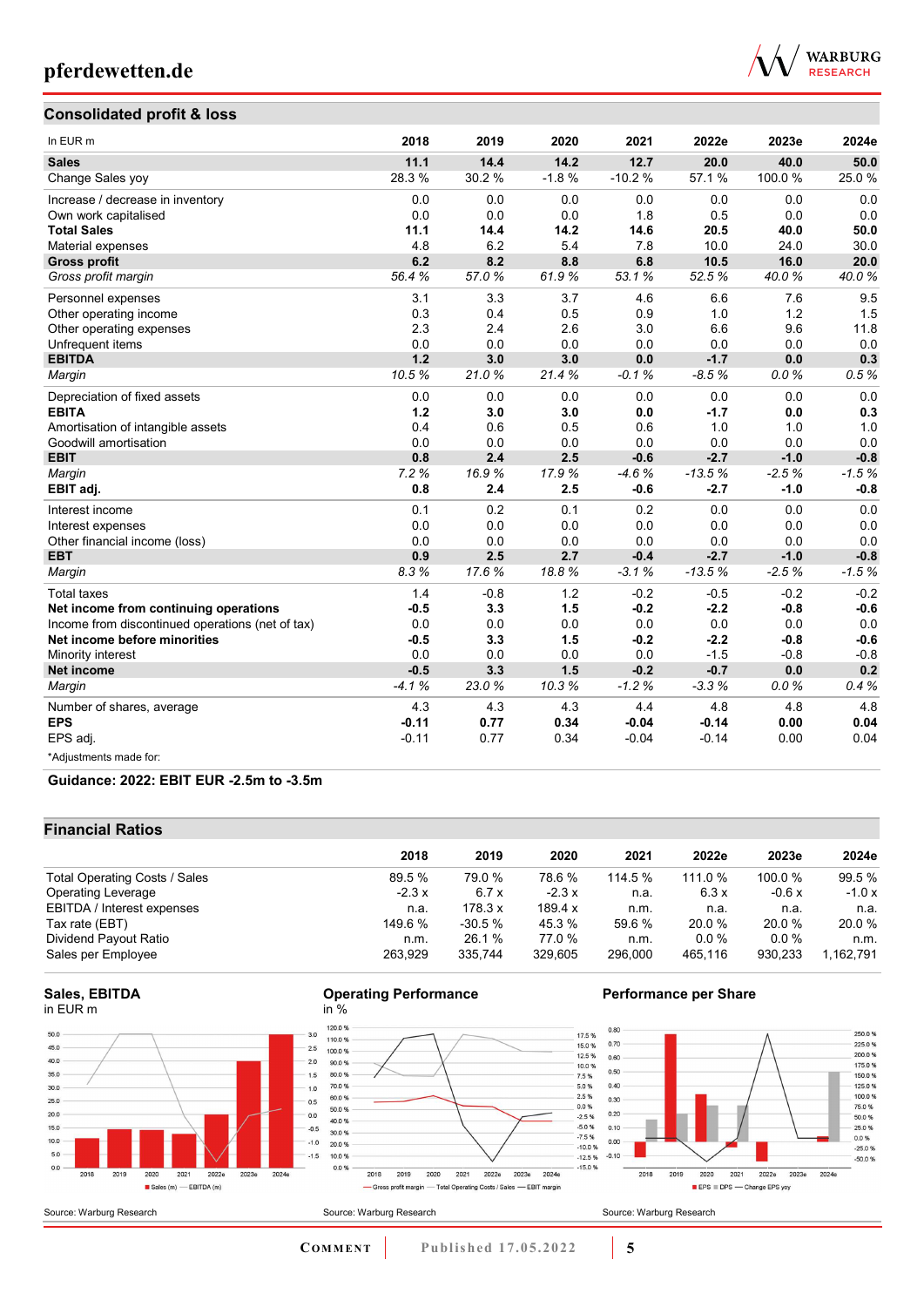# **Consolidated balance sheet**



 $\begin{array}{l} 150.0~\% \\ 140.0~\% \\ 130.0~\% \\ 120.0~\% \\ 100.0~\% \\ 100.0~\% \\ 100.0~\% \\ 90.0~\% \\ 60.0~\% \\ 60.0~\% \\ 90.0~\% \\ 90.0~\% \\ 10.0~\% \\ 10.0~\% \\ \end{array}$ 

| <b>CONSONUALED DAIANCE SHEEL</b>                        |      |      |      |      |        |        |        |
|---------------------------------------------------------|------|------|------|------|--------|--------|--------|
| In EUR m                                                | 2018 | 2019 | 2020 | 2021 | 2022e  | 2023e  | 2024e  |
| <b>Assets</b>                                           |      |      |      |      |        |        |        |
| Goodwill and other intangible assets                    | 3.0  | 2.7  | 2.4  | 4.1  | 3.8    | 3.3    | 2.8    |
| thereof other intangible assets                         | 0.0  | 0.0  | 0.0  | 0.0  | 0.0    | 0.0    | 0.0    |
| thereof Goodwill                                        | 1.3  | 1.3  | 1.3  | 0.0  | 0.0    | 0.0    | 0.0    |
| Property, plant and equipment                           | 0.3  | 1.3  | 1.2  | 1.5  | 1.6    | 1.7    | 1.8    |
| <b>Financial assets</b>                                 | 5.5  | 5.9  | 8.2  | 5.6  | 5.6    | 5.6    | 5.6    |
| Other long-term assets                                  | 0.5  | 0.5  | 0.5  | 1.0  | 1.0    | 1.0    | 1.0    |
| <b>Fixed assets</b>                                     | 9.3  | 10.4 | 12.3 | 12.1 | 11.9   | 11.5   | 11.1   |
| Inventories                                             | 0.0  | 0.0  | 0.0  | 0.0  | 0.0    | 0.0    | 0.0    |
| Accounts receivable                                     | 1.0  | 2.1  | 2.3  | 2.3  | 3.0    | 5.9    | 7.4    |
| Liquid assets                                           | 8.3  | 11.4 | 12.5 | 13.8 | 16.2   | 16.1   | 16.1   |
| Other short-term assets                                 | 2.3  | 4.2  | 4.4  | 6.0  | 6.0    | 6.0    | 6.0    |
| <b>Current assets</b>                                   | 11.6 | 17.7 | 19.2 | 22.1 | 25.2   | 28.0   | 29.5   |
| <b>Total Assets</b>                                     | 20.9 | 28.0 | 31.5 | 34.2 | 37.1   | 39.5   | 40.6   |
| Liabilities and shareholders' equity                    |      |      |      |      |        |        |        |
| Subscribed capital                                      | 4.3  | 4.3  | 4.3  | 4.5  | 4.8    | 4.8    | 4.8    |
| Capital reserve                                         | 2.2  | 2.2  | 2.2  | 3.2  | 8.0    | 8.0    | 8.0    |
| Retained earnings                                       | 6.0  | 8.7  | 9.3  | 8.0  | 6.0    | 6.0    | 6.2    |
| Other equity components                                 | 0.3  | 0.6  | 1.7  | 0.8  | $-0.7$ | $-1.5$ | $-2.3$ |
| Shareholders' equity                                    | 12.9 | 15.8 | 17.5 | 16.4 | 18.0   | 17.2   | 16.6   |
| Minority interest                                       | 0.0  | 0.0  | 0.0  | 0.0  | 0.0    | 0.0    | 0.0    |
| <b>Total equity</b>                                     | 12.9 | 15.8 | 17.5 | 16.4 | 18.0   | 17.2   | 16.6   |
| Provisions                                              | 0.1  | 0.0  | 0.0  | 0.0  | 0.0    | 0.0    | 0.0    |
| thereof provisions for pensions and similar obligations | 0.0  | 0.0  | 0.0  | 0.0  | 0.0    | 0.0    | 0.0    |
| Financial liabilities (total)                           | 0.0  | 1.0  | 0.8  | 1.2  | 1.2    | 1.2    | 1.2    |
| Short-term financial liabilities                        | 0.0  | 0.2  | 0.2  | 0.3  | 0.3    | 0.3    | 0.3    |
| Accounts payable                                        | 1.2  | 2.1  | 2.8  | 2.1  | 3.3    | 6.5    | 8.2    |
| Other liabilities                                       | 6.7  | 9.1  | 10.4 | 14.5 | 14.5   | 14.5   | 14.5   |
| <b>Liabilities</b>                                      | 8.0  | 12.1 | 14.0 | 17.8 | 19.0   | 22.2   | 23.9   |
| Total liabilities and shareholders' equity              | 20.9 | 28.0 | 31.5 | 34.2 | 37.1   | 39.5   | 40.6   |

### **Financial Ratios**

|                                         | 2018     | 2019     | 2020     | 2021     | 2022e    | 2023e    | 2024e    |
|-----------------------------------------|----------|----------|----------|----------|----------|----------|----------|
| <b>Efficiency of Capital Employment</b> |          |          |          |          |          |          |          |
| <b>Operating Assets Turnover</b>        | 79.2 x   | 10.5x    | 22.4x    | 7.6x     | 15.7x    | 37.3x    | 51.4x    |
| Capital Employed Turnover               | 2.4x     | 2.7x     | 2.4x     | 3.4x     | 6.6x     | 17.1 x   | 28.6 x   |
| <b>ROA</b>                              | $-4.9%$  | 31.9%    | 11.9 %   | $-1.3%$  | $-5.5%$  | 0.0%     | 1.8%     |
| <b>Return on Capital</b>                |          |          |          |          |          |          |          |
| ROCE (NOPAT)                            | n.a.     | 63.6 %   | 24.7 %   | n.a.     | n.a.     | n.a.     | n.a.     |
| <b>ROE</b>                              | $-3.4%$  | 23.0 %   | 8.8%     | $-0.9%$  | $-3.8%$  | 0.0%     | 1.2%     |
| Adj. ROE                                | $-3.4%$  | 23.0 %   | 8.8%     | $-0.9%$  | $-3.8%$  | $0.0\%$  | 1.2%     |
| <b>Balance sheet quality</b>            |          |          |          |          |          |          |          |
| Net Debt                                | $-8.3$   | $-10.4$  | $-11.6$  | $-12.6$  | $-15.0$  | $-14.9$  | $-14.9$  |
| Net Financial Debt                      | $-8.3$   | $-10.4$  | $-11.6$  | $-12.6$  | $-15.0$  | $-14.9$  | $-14.9$  |
| Net Gearing                             | $-64.3%$ | $-66.0%$ | $-66.6%$ | $-77.0%$ | $-83.1%$ | $-86.4%$ | $-89.5%$ |
| Net Fin. Debt / EBITDA                  | n.a.     | n.a.     | n.a.     | n.a.     | n.a.     | n.a.     | n.a.     |
| Book Value / Share                      | 3.0      | 3.7      | 4.0      | 3.7      | 3.8      | 3.6      | 3.5      |
| Book value per share ex intangibles     | 2.3      | 3.0      | 3.5      | 2.8      | 3.0      | 2.9      | 2.9      |



**COMMENT** Published 17.05.2022 **6**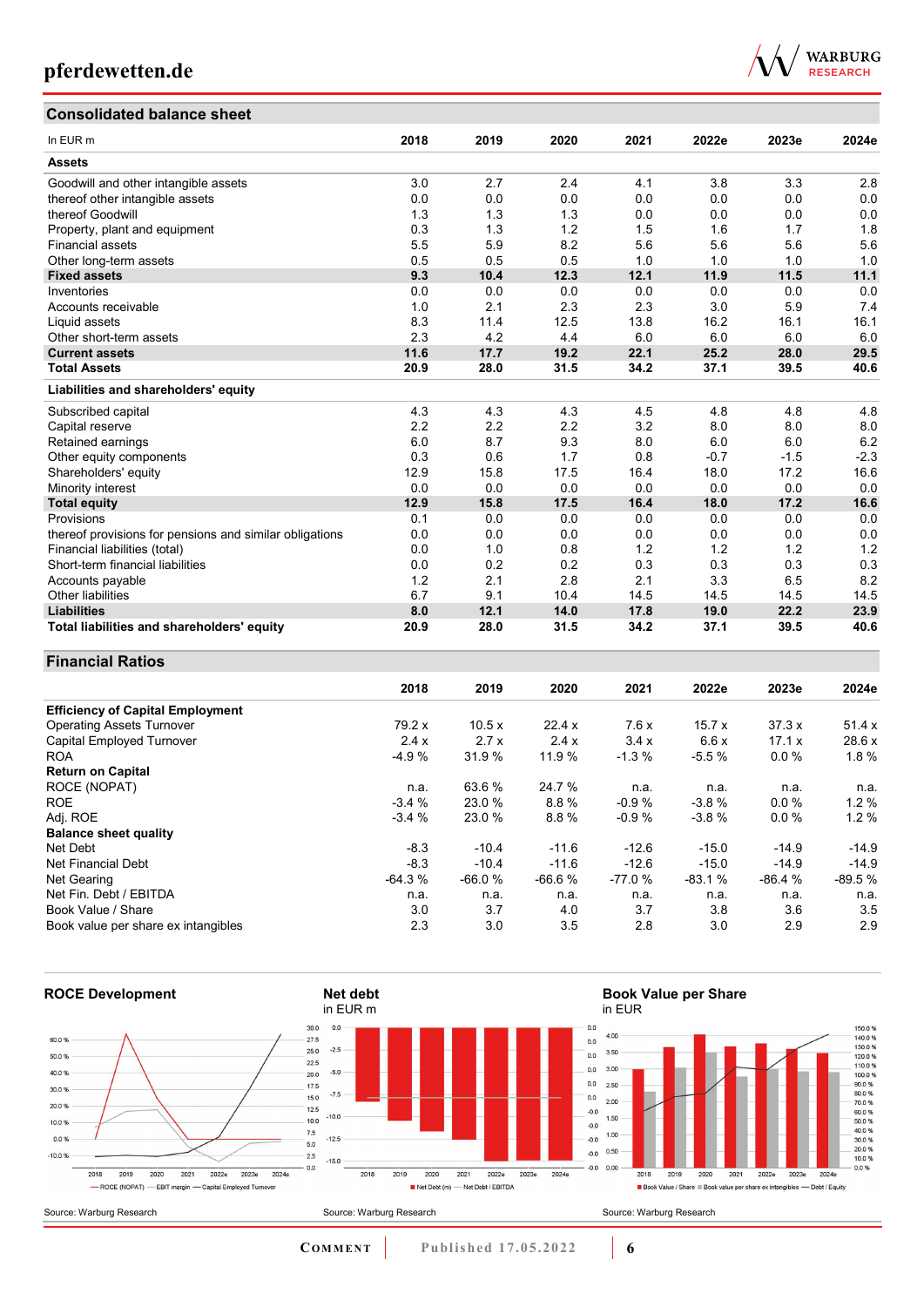### **Consolidated cash flow statement**



| In EUR m                                               | 2018   | 2019   | 2020   | 2021   | 2022e  | 2023e  | 2024e  |
|--------------------------------------------------------|--------|--------|--------|--------|--------|--------|--------|
| Net income                                             | $-0.6$ | 3.3    | 1.5    | $-0.2$ | $-2.2$ | $-0.8$ | $-0.6$ |
| Depreciation of fixed assets                           | 0.0    | 0.0    | 0.0    | 0.0    | 0.0    | 0.0    | 0.0    |
| Amortisation of goodwill                               | 0.0    | 0.0    | 0.0    | 0.0    | 0.0    | 0.0    | 0.0    |
| Amortisation of intangible assets                      | 0.4    | 0.6    | 0.5    | 0.6    | 1.0    | 1.0    | 1.0    |
| Increase/decrease in long-term provisions              | 0.0    | 0.0    | 0.0    | 0.0    | 0.0    | 0.0    | 0.0    |
| Other non-cash income and expenses                     | 1.9    | 0.8    | $-0.7$ | 2.6    | 0.0    | 0.0    | 0.0    |
| Cash Flow before NWC change                            | 1.7    | 4.7    | 1.3    | 3.1    | $-1.2$ | 0.2    | 0.4    |
| Increase / decrease in inventory                       | 0.0    | 0.0    | 0.0    | 0.0    | 0.0    | 0.0    | 0.0    |
| Increase / decrease in accounts receivable             | 0.1    | $-1.1$ | $-0.1$ | 0.0    | $-0.7$ | $-2.9$ | $-1.5$ |
| Increase / decrease in accounts payable                | 0.2    | 0.9    | 0.7    | $-0.7$ | 1.2    | 3.2    | 1.7    |
| Increase / decrease in other working capital positions | 0.0    | 0.0    | 0.0    | 0.0    | 0.0    | 0.0    | 0.0    |
| Increase / decrease in working capital (total)         | 0.3    | $-0.3$ | 0.6    | $-0.7$ | 0.5    | 0.3    | 0.2    |
| Net cash provided by operating activities [1]          | 2.0    | 4.4    | 1.9    | 2.3    | $-0.7$ | 0.5    | 0.6    |
| Investments in intangible assets                       | 0.0    | 0.0    | 0.0    | 0.0    | $-0.7$ | $-0.5$ | $-0.5$ |
| Investments in property, plant and equipment           | $-0.1$ | $-0.1$ | $-0.1$ | $-0.1$ | $-0.1$ | $-0.1$ | $-0.1$ |
| Payments for acquisitions                              | 0.0    | 0.0    | 0.0    | 0.0    | 0.0    | 0.0    | 0.0    |
| <b>Financial investments</b>                           | 0.0    | 0.3    | 0.3    | 0.3    | 0.0    | 0.0    | 0.0    |
| Income from asset disposals                            | 0.0    | 0.0    | 0.4    | 0.9    | 0.0    | 0.0    | 0.0    |
| Net cash provided by investing activities [2]          | $-0.1$ | $-0.6$ | $-0.3$ | 0.3    | $-0.8$ | $-0.6$ | $-0.6$ |
| Change in financial liabilities                        | 0.0    | 0.0    | 0.0    | 0.0    | 0.0    | 0.0    | 0.0    |
| Dividends paid                                         | $-0.6$ | $-0.7$ | $-0.9$ | $-1.2$ | $-1.2$ | 0.0    | 0.0    |
| Purchase of own shares                                 | 0.0    | 0.0    | 0.0    | 0.0    | 0.0    | 0.0    | 0.0    |
| Capital measures                                       | 0.0    | 0.0    | 0.0    | 0.0    | 5.1    | 0.0    | 0.0    |
| Other                                                  | 0.0    | 0.0    | 0.3    | $-0.1$ | 0.0    | 0.0    | 0.0    |
| Net cash provided by financing activities [3]          | $-0.6$ | $-0.7$ | $-0.5$ | $-1.3$ | 3.9    | 0.0    | 0.0    |
| Change in liquid funds [1]+[2]+[3]                     | 1.3    | 3.1    | 1.1    | 1.3    | 2.4    | $-0.1$ | 0.0    |
| Effects of exchange-rate changes on cash               | 0.0    | 0.0    | 0.0    | 0.0    | 0.0    | 0.0    | 0.0    |
| Cash and cash equivalent at end of period              | 8.2    | 11.4   | 12.5   | 13.8   | 16.2   | 16.1   | 16.1   |

### **Financial Ratios**

|                                        | 2018      | 2019    | 2020     | 2021       | 2022e   | 2023e   | 2024e    |
|----------------------------------------|-----------|---------|----------|------------|---------|---------|----------|
| <b>Cash Flow</b>                       |           |         |          |            |         |         |          |
| <b>FCF</b>                             | 1.9       | 4.1     | 1.5      | 2.0        | $-1.5$  | $-0.1$  | 0.0      |
| Free Cash Flow / Sales                 | 17.2 %    | 28.3 %  | 10.9%    | 15.9 %     | $-7.3%$ | $-0.3%$ | 0.0%     |
| <b>Free Cash Flow Potential</b>        | $-0.2$    | 3.8     | 1.8      | 0.2        | $-1.2$  | 0.2     | 0.4      |
| Free Cash Flow / Net Profit            | $-417.5%$ | 123.2 % | 105.5 %  | $-1292.3%$ | 221.4 % | n.a.    | $0.0 \%$ |
| Interest Received / Avg. Cash          | 1.6%      | 1.7%    | $1.0 \%$ | 1.7%       | $0.0\%$ | $0.0\%$ | 0.0%     |
| Interest Paid / Avg. Debt              | n.a.      | 3.6%    | 1.8%     | 2.0%       | 0.0 %   | $0.0\%$ | 0.0 %    |
| <b>Management of Funds</b>             |           |         |          |            |         |         |          |
| Investment ratio                       | 0.9%      | 0.7%    | $0.6\%$  | 0.6%       | 4.0 %   | 1.5%    | $1.2 \%$ |
| Maint. Capex / Sales                   | 0.0%      | $0.0\%$ | 0.0%     | $0.0\%$    | $0.0\%$ | $0.0\%$ | 0.0%     |
| Capex / Dep                            | 27.9 %    | 16.8 %  | 16.0 %   | 12.5%      | 80.0 %  | 60.0%   | 60.0%    |
| Avg. Working Capital / Sales           | $-0.7%$   | $-0.5%$ | $-1.6%$  | $-1.2%$    | $-0.3%$ | $-1.1%$ | $-1.4%$  |
| <b>Trade Debtors / Trade Creditors</b> | 82.6 %    | 103.5 % | 81.4 %   | 109.6 %    | 90.9 %  | 90.8%   | 90.2%    |
| <b>Inventory Turnover</b>              | n.a.      | n.a.    | n.a.     | n.a.       | n.a.    | n.a.    | n.a.     |
| Receivables collection period (days)   | 32        | 54      | 58       | 65         | 55      | 54      | 54       |
| Payables payment period (days)         | 90        | 121     | 188      | 97         | 120     | 99      | 100      |
| Cash conversion cycle (Days)           | n.a.      | n.a.    | n.a.     | n.a.       | n.a.    | n.a.    | n.a.     |





**Free Cash Flow Generation**

**COMMENT** Published 17.05.2022 7

**Working Capital**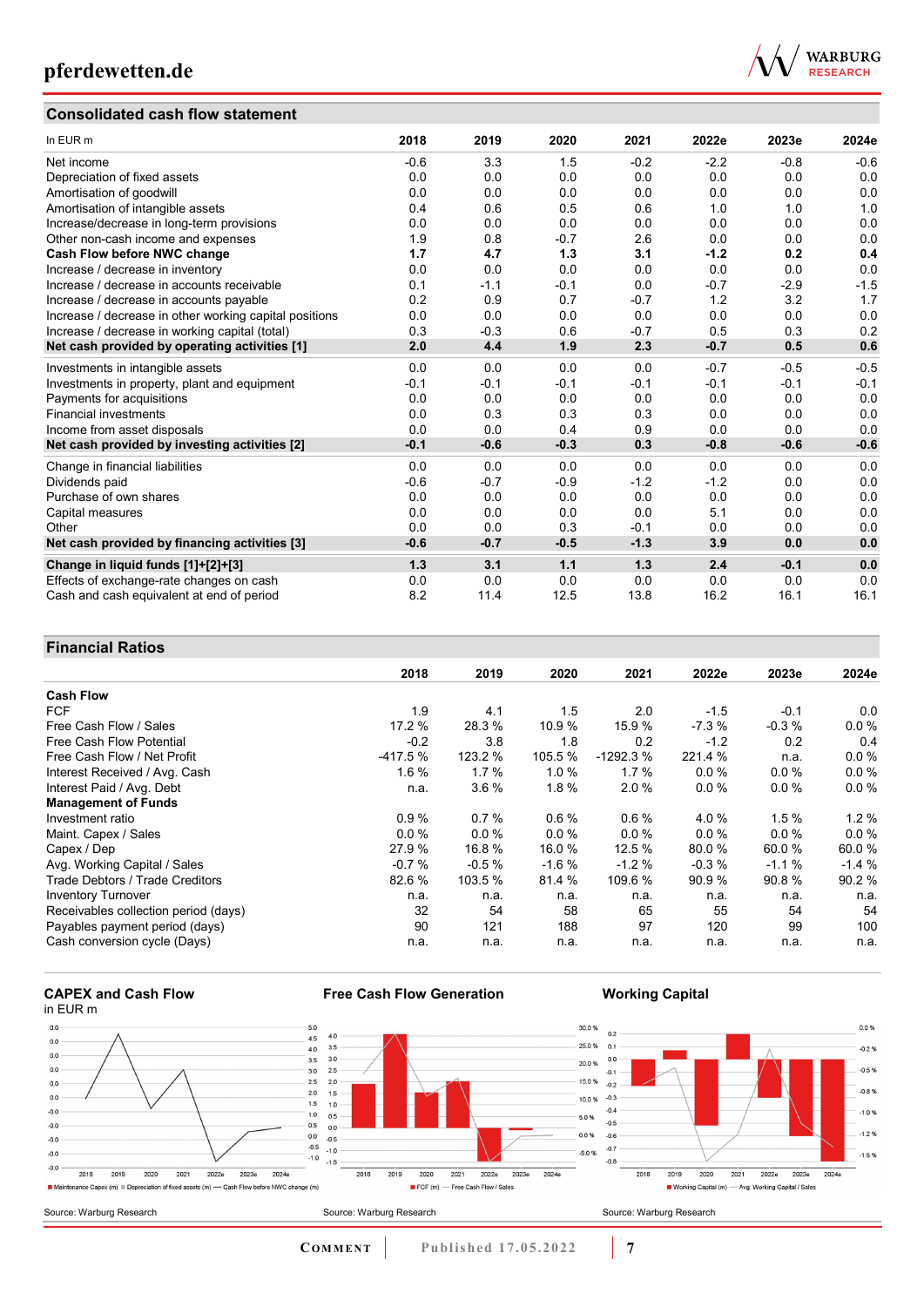

### **LEGAL DISCLAIMER**

This research report ("investment recommendation") was prepared by the Warburg Research GmbH, a fully owned subsidiary of the M.M.Warburg & CO (AG & Co.) KGaA and is passed on by the M.M.Warburg & CO (AG & Co.) KGaA. It is intended solely for the recipient and may not be passed on to another company without their prior consent, regardless of whether the company is part of the same corporation or not. It contains selected information and does not purport to be complete. The investment recommendation is based on publicly available information and data ("information") believed to be accurate and complete. Warburg Research GmbH neither examines the information for accuracy and completeness, nor guarantees its accuracy and completeness. Possible errors or incompleteness of the information do not constitute grounds for liability of M.M.Warburg & CO (AG & Co.) KGaA or Warburg Research GmbH for damages of any kind whatsoever, and M.M.Warburg & CO (AG & Co.) KGaA and Warburg Research GmbH are not liable for indirect and/or direct and/or consequential damages. In particular, neither M.M.Warburg & CO (AG & Co.) KGaA nor Warburg Research GmbH are liable for the statements, plans or other details contained in these investment recommendations concerning the examined companies, their affiliated companies, strategies, economic situations, market and competitive situations, regulatory environment, etc. Although due care has been taken in compiling this investment recommendation, it cannot be excluded that it is incomplete or contains errors. M.M.Warburg & CO (AG & Co.) KGaA and Warburg Research GmbH, their shareholders and employees are not liable for the accuracy and completeness of the statements, estimations and the conclusions derived from the information contained in this investment recommendation. Provided a investment recommendation is being transmitted in connection with an existing contractual relationship, i.e. financial advisory or similar services, the liability of M.M.Warburg & CO (AG & Co.) KGaA and Warburg Research GmbH shall be restricted to gross negligence and wilful misconduct. In case of failure in essential tasks, M.M.Warburg & CO (AG & Co.) KGaA and Warburg Research GmbH are liable for normal negligence. In any case, the liability of M.M.Warburg & CO (AG & Co.) KGaA and Warburg Research GmbH is limited to typical, expectable damages. This investment recommendation does not constitute an offer or a solicitation of an offer for the purchase or sale of any security. Partners, directors or employees of M.M.Warburg & CO (AG & Co.) KGaA, Warburg Research GmbH or affiliated companies may serve in a position of responsibility, i.e. on the board of directors of companies mentioned in the report. Opinions expressed in this investment recommendation are subject to change without notice. All rights reserved.

### **COPYRIGHT NOTICE**

This work including all its parts is protected by copyright. Any use beyond the limits provided by copyright law without permission is prohibited and punishable. This applies, in particular, to reproductions, translations, microfilming, and storage and processing on electronic media of the entire content or parts thereof.

### **DISCLOSURE ACCORDING TO §85 OF THE GERMAN SECURITIES TRADING ACT (WPHG), MAR AND MIFID II INCL. COMMISSION DELEGATED REGULATION (EU) 2016/958 AND (EU) 2017/565**

The valuation underlying the investment recommendation for the company analysed here is based on generally accepted and widely used methods of fundamental analysis, such as e.g. DCF Model, Free Cash Flow Value Potential, NAV, Peer Group Comparison or Sum of the Parts Model (see also [http://www.mmwarburg.de/disclaimer/disclaimer.htm#Valuation\)](http://www.mmwarburg.de/disclaimer/disclaimer.htm#Valuation). The result of this fundamental valuation is modified to take into consideration the analyst's assessment as regards the expected development of investor sentiment and its impact on the share price.

Independent of the applied valuation methods, there is the risk that the price target will not be met, for instance because of unforeseen changes in demand for the company's products, changes in management, technology, economic development, interest rate development, operating and/or material costs, competitive pressure, supervisory law, exchange rate, tax rate etc. For investments in foreign markets and instruments there are further risks, generally based on exchange rate changes or changes in political and social conditions.

This commentary reflects the opinion of the relevant author at the point in time of its compilation. A change in the fundamental factors underlying the valuation can mean that the valuation is subsequently no longer accurate. Whether, or in what time frame, an update of this commentary follows is not determined in advance.

Additional internal and organisational arrangements to prevent or to deal with conflicts of interest have been implemented. Among these are the spatial separation of Warburg Research GmbH from M.M.Warburg & CO (AG & Co.) KGaA and the creation of areas of confidentiality. This prevents the exchange of information, which could form the basis of conflicts of interest for Warburg Research GmbH in terms of the analysed issuers or their financial instruments.

The analysts of Warburg Research GmbH do not receive a gratuity – directly or indirectly – from the investment banking activities of M.M.Warburg & CO (AG & Co.) KGaA or of any company within the Warburg-Group.

All prices of financial instruments given in this investment recommendation are the closing prices on the last stock-market trading day before the publication date stated, unless another point in time is explicitly stated.

M.M.Warburg & CO (AG & Co.) KGaA and Warburg Research GmbH are subject to the supervision of the Federal Financial Supervisory Authority, BaFin. M.M.Warburg & CO (AG & Co.) KGaA is additionally subject to the supervision of the European Central Bank (ECB).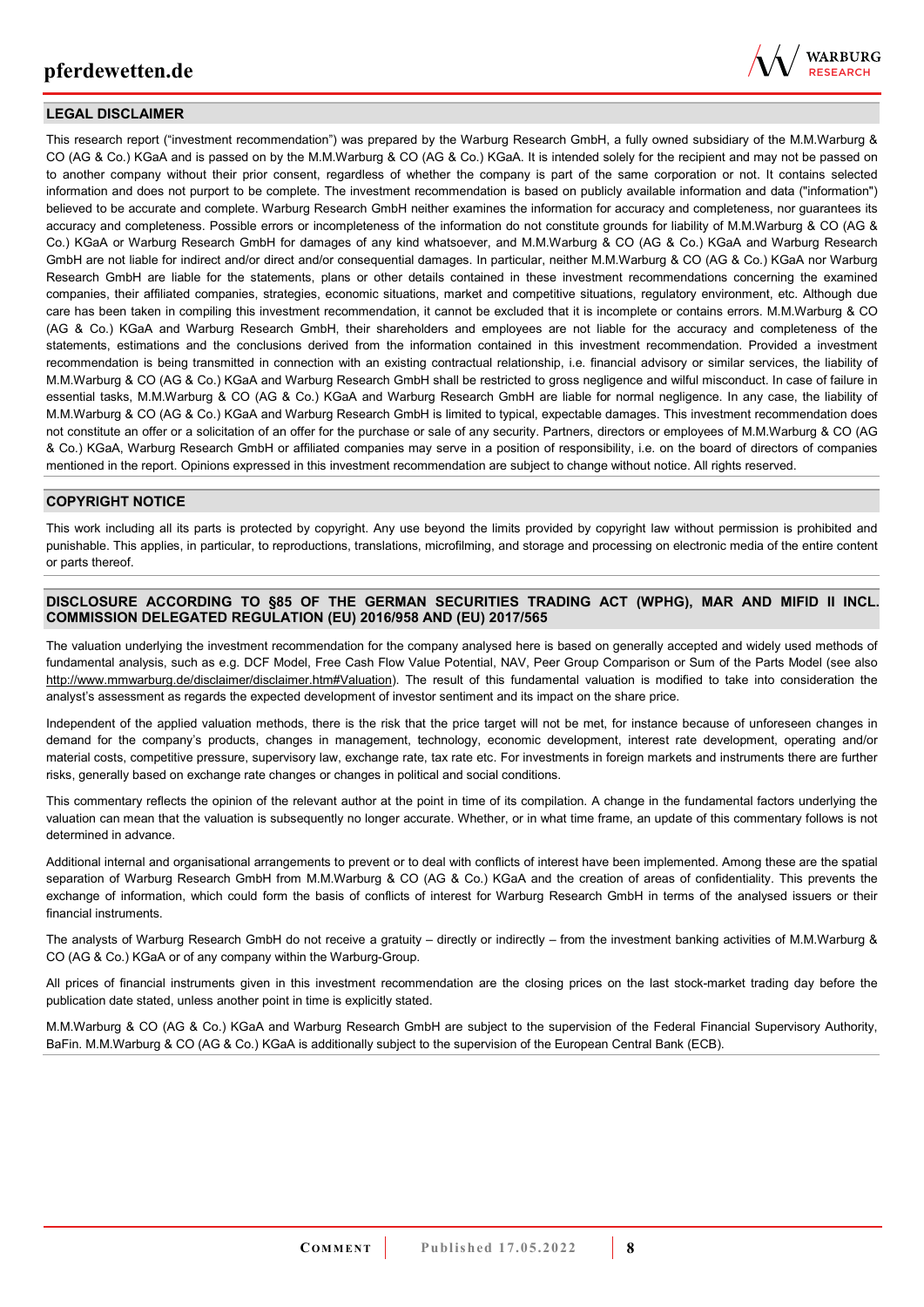

### **SOURCES**

All **data and consensus estimates** have been obtained from FactSet except where stated otherwise.

The **Warburg ESG Risk Score** is based on information © 2020 MSCI ESG Research LLC. Reproduced by permission. Although Warburg Research's information providers, including without limitation, MSCI ESG Research LLC and its affiliates (the "ESG Parties"), obtain information (the "Information") from sources they consider reliable, none of the ESG Parties warrants or guarantees the originality, accuracy and/or completeness, of any data herein and expressly disclaim all express or implied warranties, including those of merchantability and fitness for a particular purpose. The Information may only be used for your internal use, may not be reproduced or redisseminated in any form and may not be used as a basis for, or a component, of any financial instruments or products indices. Further, none of the Information can in and of itself be used to determine which securities to buy or sell or when to buy or sell them. None of the ESG Parties shall have any liability for any errors or omissions in connection with any data herein, or any liability for any direct, indirect, special, punitive, consequential or any other damage (including lost profits) even if notified of the possibility.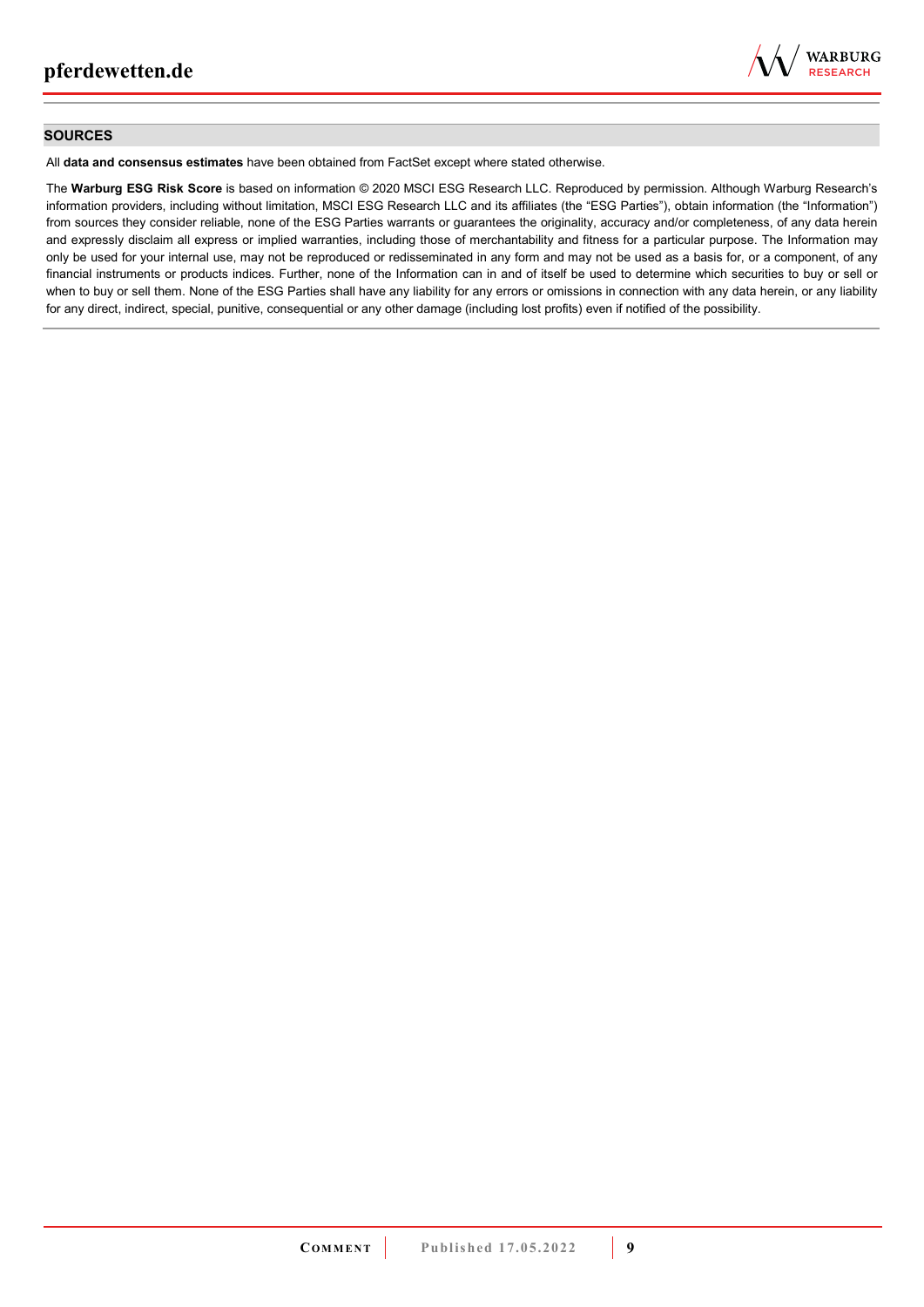

#### **Additional information for clients in the United States**

1. This research report (the "Report") is a product of Warburg Research GmbH, Germany, a fully owned subsidiary of M.M.Warburg & CO (AG & Co.)

KGaA, Germany (in the following collectively "Warburg"). Warburg is the employer of the research analyst(s), who have prepared the Report. The research analyst(s) reside outside the United States and are not associated persons of any U.S. regulated broker-dealer and therefore are not subject to the supervision of any U.S. regulated broker-dealer.

2. The Report is provided in the United States for distribution solely to "major U.S. institutional investors" under Rule 15a-6 of the U.S. Securities Exchange Act of 1934 by CIC.

3. CIC (Crédit Industriel et Commercial) and M.M. Warburg & CO have concluded a Research Distribution Agreement that gives CIC Market Solutions exclusive distribution in France, the US and Canada of the Warburg Research GmbH research product.

4. The research reports are distributed in the United States of America by CIC ("CIC") pursuant to a SEC Rule 15a-6 agreement with CIC Market Solutions Inc ("CICI"), a U.S. registered broker-dealer and a related company of CIC, and are distributed solely to persons who qualify as "Major U.S. Institutional Investors" as defined in SEC Rule 15a-6 under the Securities Exchange Act of 1934.

5. Any person who is not a Major U.S. Institutional Investor must not rely on this communication. The delivery of this research report to any person in the United States of America is not a recommendation to effect any transactions in the securities discussed herein, or an endorsement of any opinion expressed herein.

#### **Reference in accordance with section 85 of the German Securities Trading Act (WpHG) and Art. 20 MAR regarding possible conflicts of interest with companies analysed:**

- **-1-** Warburg Research, or an affiliated company, or an employee of one of these companies responsible for the compilation of the research, hold a **share of more than 5%** of the equity capital of the analysed company.
- **-2-**  Warburg Research, or an affiliated company, within the last twelve months participated in the **management of a consortium** for an issue in the course of a public offering of such financial instruments, which are, or the issuer of which is, the subject of the investment recommendation.
- **-3-** Companies affiliated with Warburg Research **manage financial instruments**, which are, or the issuers of which are, subject of the investment recommendation, in a market based on the provision of buy or sell contracts.

MMWB, Warburg Research, or an affiliated company, reached an agreement with the issuer to provide **investment banking and/or investment services** and the relevant agreement was in force in the last 12 months or there arose for this period, based on the relevant

- **-4**  agreement, the obligation to provide or to receive a service or compensation - provided that this disclosure does not result in the disclosure of confidential business information.
- **-5-** The company compiling the analysis or an affiliated company had reached an **agreement on the compilation of the investment recommendation** with the analysed company.
- **-6a-** Warburg Research, or an affiliated company, holds a **net long position of more than 0.5%** of the total issued share capital of the analysed company.
- **-6b-** Warburg Research, or an affiliated company, holds a **net short position of more than 0.5%** of the total issued share capital of the analysed company.
- **-6c-** The issuer holds shares of more than 5% of the total issued capital of Warburg Research or an affiliated company.
- **-7-** The company preparing the analysis as well as its affiliated companies and employees have **other important interests** in relation to the analysed company, such as, for example, the exercising of mandates at analysed companies.

This report has been made accessible to the company analysed.

| Company         | <b>Disclosure</b>    | Link to the historical price targets and rating changes (last 12 months) |
|-----------------|----------------------|--------------------------------------------------------------------------|
| pferdewetten.de | $\ddot{\phantom{1}}$ | http://www.mmwarburg.com/disclaimer/disclaimer_en/DE000A2YN777.htm       |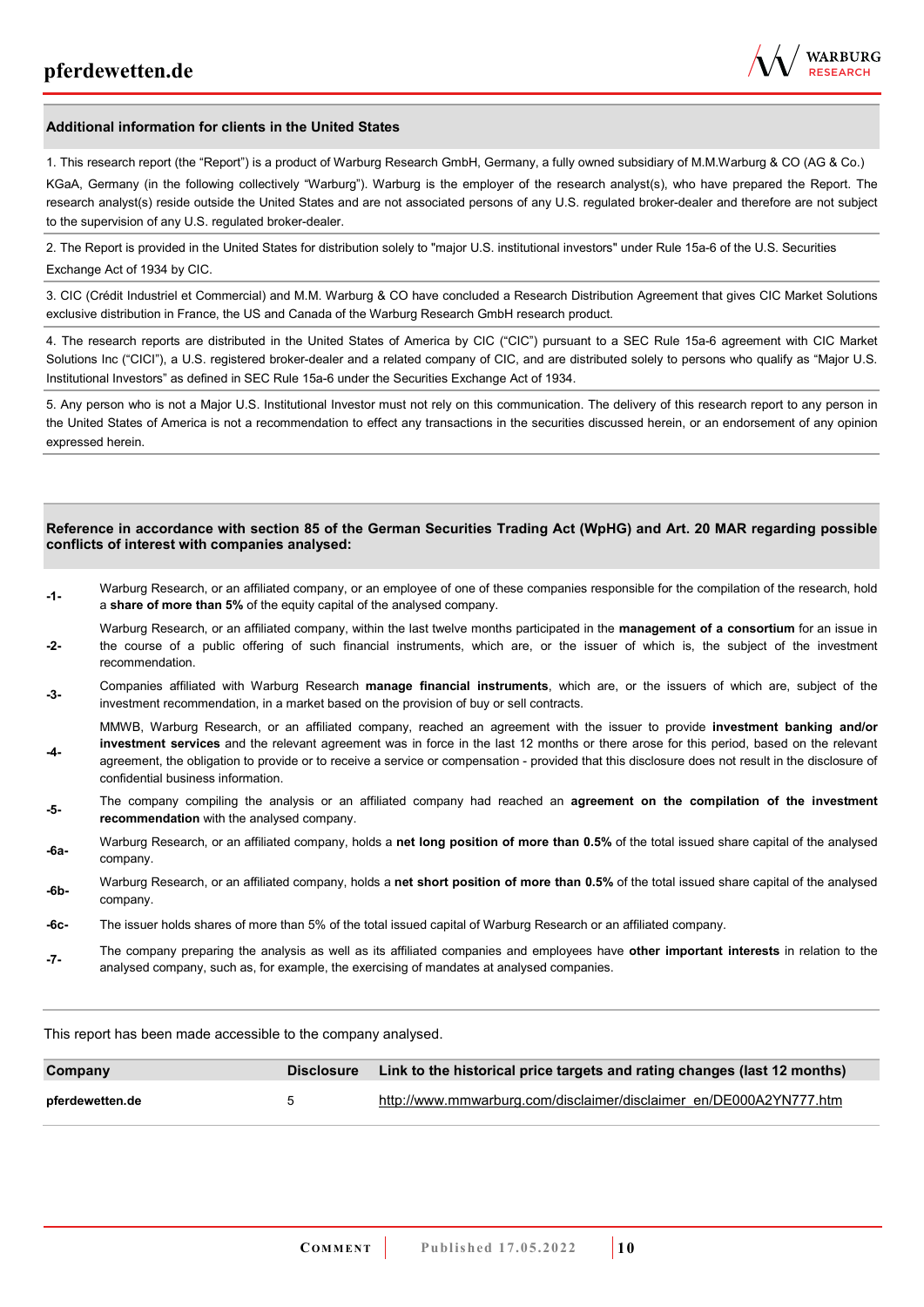

### **INVESTMENT RECOMMENDATION**

Investment recommendation: expected direction of the share price development of the financial instrument up to the given price target in the opinion of the analyst who covers this financial instrument.

| -B-           | Buv:                     | The price of the analysed financial instrument is expected to rise over the next 12 months.                  |
|---------------|--------------------------|--------------------------------------------------------------------------------------------------------------|
| -H-           | Hold:                    | The price of the analysed financial instrument is expected to remain mostly flat over the next 12<br>months. |
| -S-           | Sell:                    | The price of the analysed financial instrument is expected to fall over the next 12 months.                  |
| $\frac{1}{2}$ | <b>Rating suspended:</b> | The available information currently does not permit an evaluation of the company.                            |

### **WARBURG RESEARCH GMBH – ANALYSED RESEARCH UNIVERSE BY RATING**

| Rating           | <b>Number of stocks</b> | % of Universe |
|------------------|-------------------------|---------------|
| Buy              | 170                     | 80            |
| Hold             | 37                      | 17            |
| Sell             | 3                       | 1             |
| Rating suspended | 2                       | -1            |
| <b>Total</b>     | 212                     | 100           |

### **WARBURG RESEARCH GMBH – ANALYSED RESEARCH UNIVERSE BY RATING …**

**… taking into account only those companies which were provided with major investment services in the last twelve months.** 

| Rating           | <b>Number of stocks</b> | % of Universe |
|------------------|-------------------------|---------------|
| Buy              | 50                      | 86            |
| Hold             | 6                       | 10            |
| Sell             | 0                       | $\mathbf 0$   |
| Rating suspended | 2                       | 3             |
| <b>Total</b>     | 58                      | 100           |

### **PRICE AND RATING HISTORY PFERDEWETTEN.DE AS OF 17.05.2022**



Markings in the chart show rating changes by Warburg Research GmbH in the last 12 months. Every marking details the date and closing price on the day of the rating change.